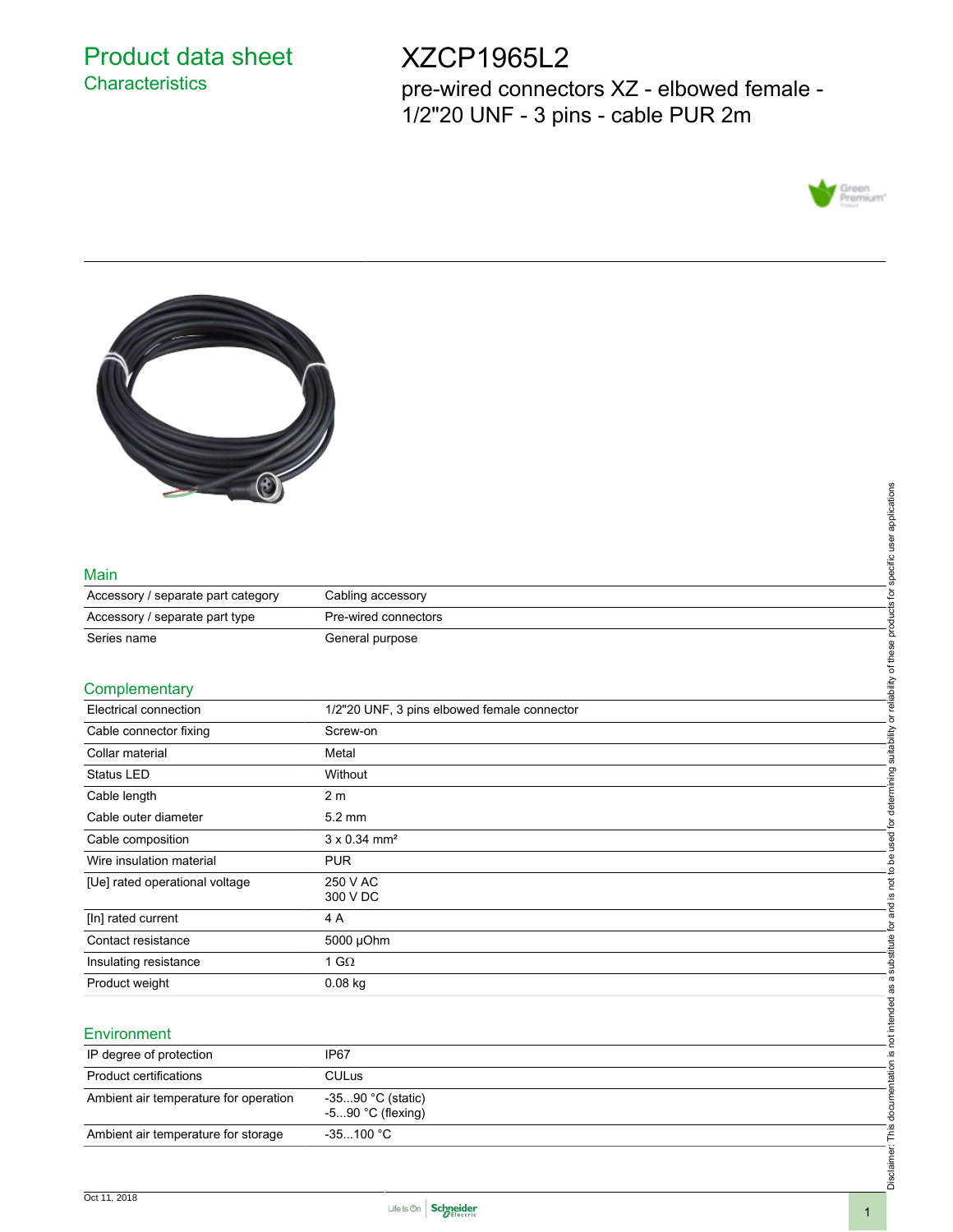| Green Premium product                                                 |
|-----------------------------------------------------------------------|
| Compliant - since 0649 - Schneider Electric declaration of conformity |
| En Schneider Electric declaration of conformity                       |
| Reference not containing SVHC above the threshold                     |
| Reference not containing SVHC above the threshold                     |
| Available                                                             |
| EnProduct environmental                                               |
| Available                                                             |
| <b>Energele</b> manual                                                |
|                                                                       |

# Contractual warranty Warranty period 18 months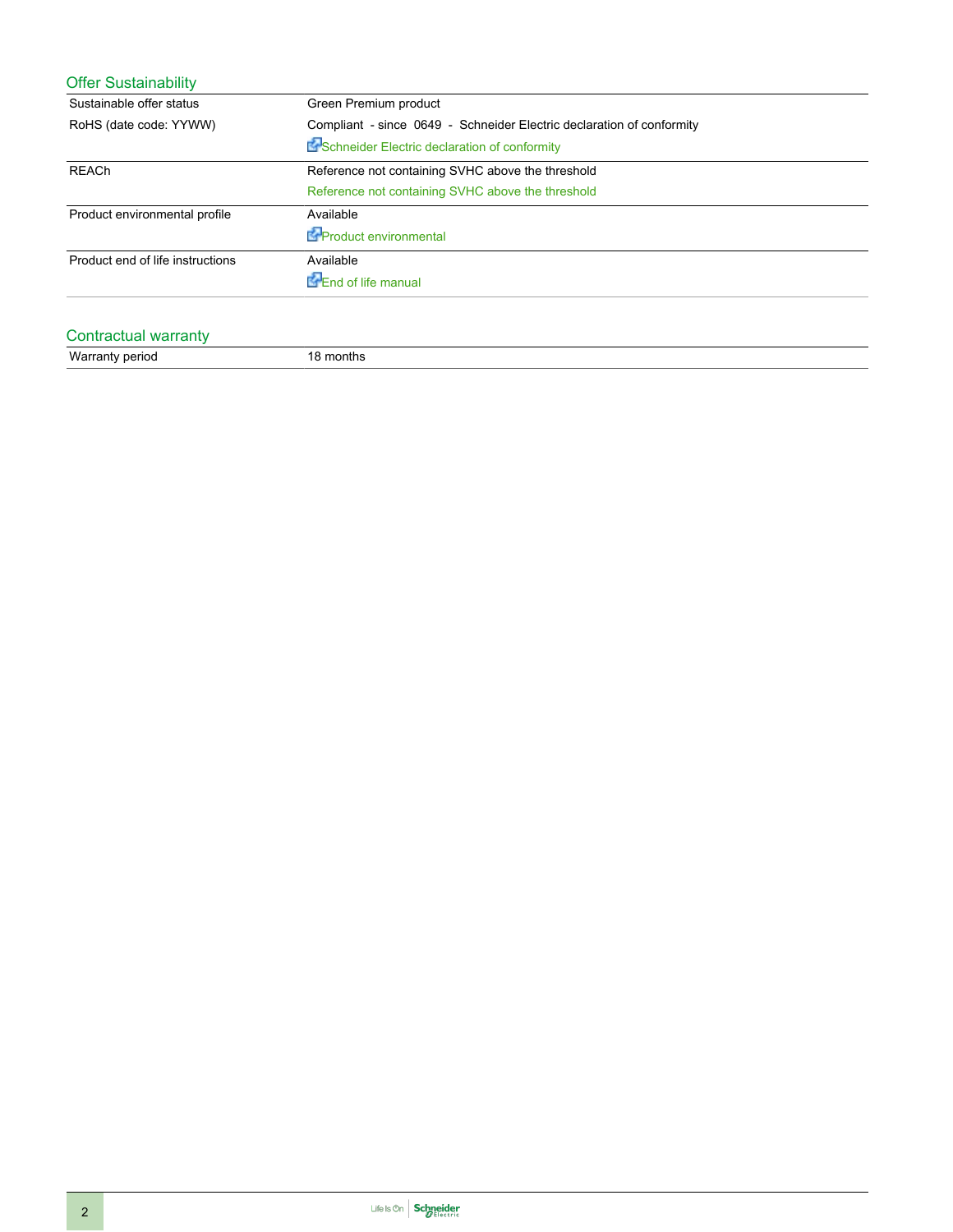Product data sheet Dimensions Drawings

# XZCP1965L2

**Dimensions** 



L : Lenght of cable